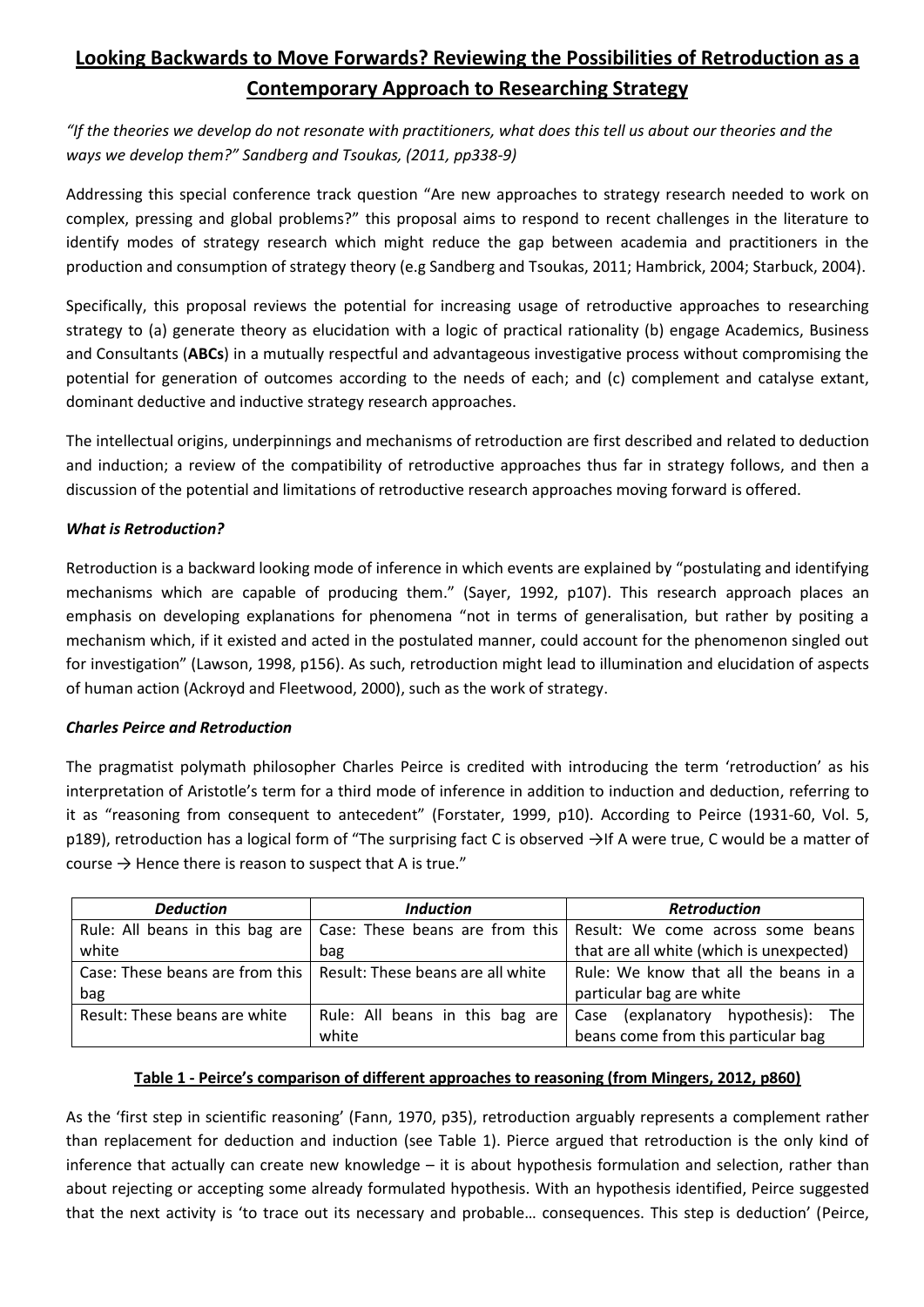1931-60, Vol. 7, p.203) and then compare the actual results with what was expected ie. induction (Forstater, 1999; Mingers, 2012).

On this basis, arguably retroduction "is the point where novelty, innovation and creativity enter the scientific method, as they must at some point" (Mingers, 2012, p860). Peirce believed that the mental processes associated with retroductive reasoning could be improved by practice and reflective discipline (Ochs, 1993). In relation to the aim of this proposal, Peirce's thinking suggests that as we seek to improve our understanding of complex phenomena such as those encountered in strategy research, we might create new insights from taking unexpected events and working backwards, drawing on existing knowledge as we do so, to identify the most plausible explanations as a basis for theorising activity. Before considering the implications of using this retroductive mode as a principal research approach, it is useful to examine how retroduction has been reasoned and adopted by the contemporary critical realist community.

## *Retroduction as a key mode of reasoning in Critical Realism*

Following Peirce, argumentation in support of retroduction has been offered by critical realist authors such as Bhaskar (1975) Sayer (1992, 2000), Lawson (1998), Ackroyd (2000) and Fleetwood (2002). Retroduction is suggested as a means to address questions about "what kinds of things exist, what their make-up, powers and liabilities are and hence [concerns] explaining what happens rather than predicting what will happen" (Sayer, 1992, p158).

Through attempts to identify plausible explanations of causes of complex phenomena in a dynamic world, retroduction turns attention away from "the flux of events and towards the causal mechanisms that govern them" (Fleetwood, 2002, p31). The aim of the retroductive process is to identify "non-spurious, rough and ready, partial regularities" (Lawson, 1998, p148) – our current, best understanding of underlying causes of events based on what we know so far. In practical terms, a retroductive approach switches emphasis in research inquiry "from outcomes to conditions that make an action possible" (Ackroyd and Fleetwood, 2000, p14). Retroduction also turns attention to necessity (those aspects of generative mechanisms which are non-contingent) in the world during research whilst framing empirical investigations of contingency (Sayer, 1992).

When deploying retroductive approaches, a crucial underlying critical realist onto-epistemological assumption is that the exercise of generative mechanisms might be unrealised as manifest phenomena on account of concurrent, mitigating powers of other objects (known as ambient contingent conditions). In other words, when seeking to build explanation of complex phenomena, we must remain aware of the potential for myriad confounding effects from the ecological context of our objects of research (Sayer, 1992; Tsoukas, 1989; Pratten, 2000). Despite the daunting implications of this assumption given the complexity and uncertainty of the social world (Sayer, 1992), pragmatically retroduction can be effective because in reality we face a limited set of possible explanations to evaluate when trying to explain some peculiar phenomenon (Fleetwood, 2002). This view of the world does increase the value placed in replication studies though, and urges researchers to avoid falling into a trap of making superficial generalisation between contexts (Kwan and Tsang, 2001).

## *Mechanisms of Retroduction*

To give an account of the properties of some generative mechanism underlying a phenomenon, retroduction is "an explicitly creative process where one uses imaginative devices such as analogy to construct a category. This is a voyage of discovery where one postulates causal mechanisms that, if they exist, might govern the events under investigation" Fleetwood (2002, p38).

*Analogy* is the extrapolation of existing understanding (e.g. when attempting to explain mad cow disease, scientists first searched for a virus as this is the most common mode of illness in animals) (Lawson,1998). In this way, existing knowledge forms the basis for contemplating possible explanations of less understood phenomena (Outhwaite, 1987; Costello, 2000), and retroductive approaches are "not leaps in the dark… our search is guided by past experience, analogies and other clues" Lowe(1992, p327; in Forstater, 1999,p11).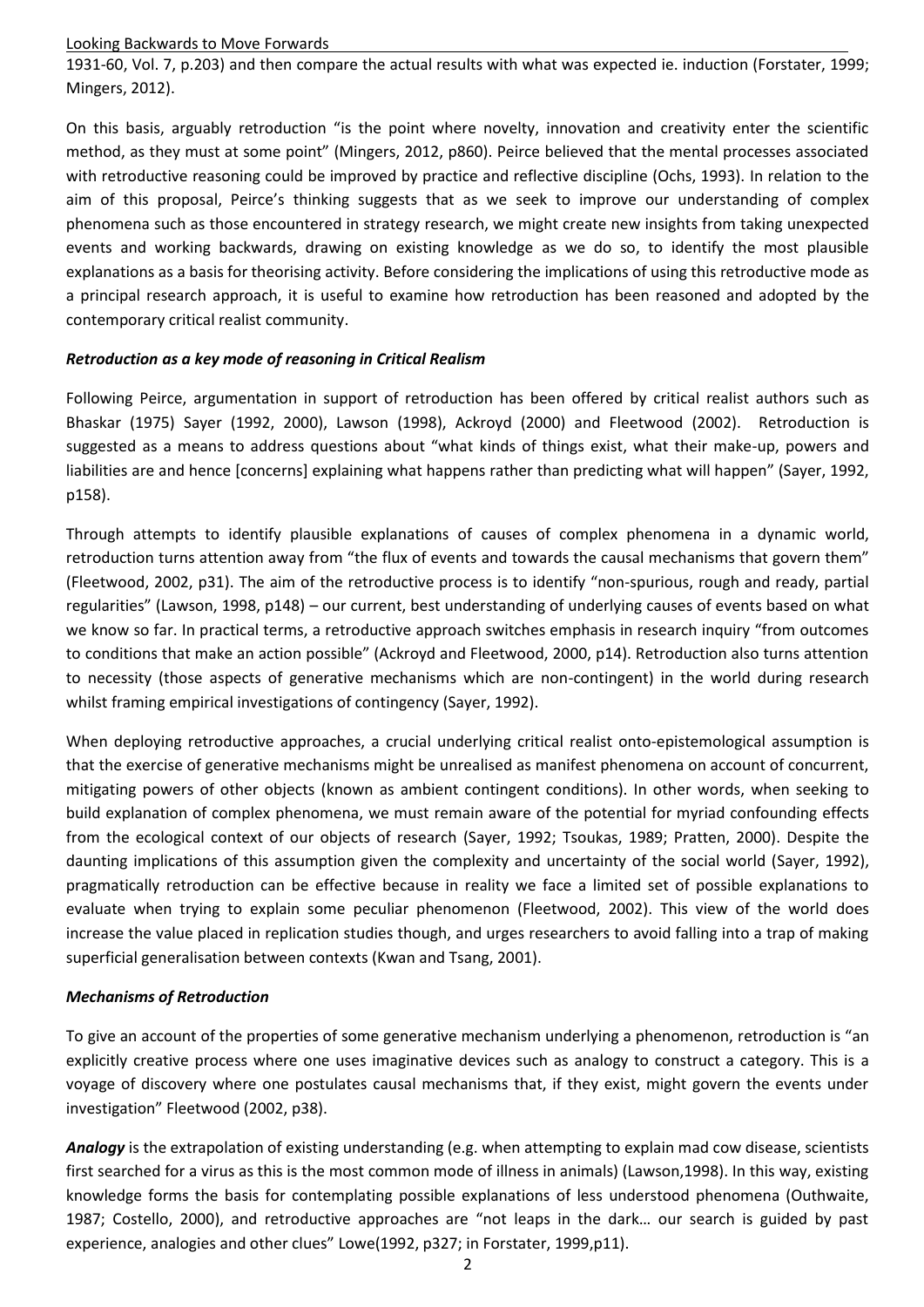The process of retroduction initially involves *resolutive* activities–identifying specific components of complex conjunctions in empirical events on which to focus - and then *retrodiction* - the act of proposing potential antecedents and causes of events through analogous thinking- before empirically eliminating them (as far as possible checking whether they happened or not) (Lawson, 1998).

"Retroduction appears in the (fairly standard) procedure of bolting together of a clutch of accepted laws and theorems in a novel way" (Fleetwood, 2002, p38), relying on non-rational acts of imagination as sources of newness in order to address the incompleteness of our existing understanding (Costello, 2000, Mingers, 2012). As such retroduction recognises that "in our attempts to explain, we draw upon everything we know" (Sayer, 1992, p234). The ideas we consider through retroduction needn't coin elaborate extensions of existing thinking - "A causal mechanism doesn't have to be represented in an esoteric formula to be one" (Sayer, 1992, p116) - much of what might be relevant in research explanations can be ordinary and familiar.

To identify the most plausible explanations for events from retrodicted hypotheses, '*contrastives*' are a particular form of analysis which inform retroduction – "descriptive statements taking the form 'this rather than that'", where the likelihood of potential causal mechanisms causal responses impacting two or more aspects of a system are considered (Bhaskar and Lawson, 1998, p12). In this way, the contrastive technique uses all available knowledge to evaluate the plausibility of explanations about the causality of events, attempting to identify what Lawson (1998) calls "demi-regularities" - causal mechanisms which can account for multiple potential observed effects in a system.

Through these retroductive mechanisms, "we get explanation and the possibility of new knowledge" (Mingers, 2012, p860). By conducting research in this way explanation becomes an "elastic term covering a wide variety of cases" in comparison to the more restrictive definitions of explanation associated with inductive and deductive reasoning (Sayer, 1992, p234).

## *Alignment of Retroduction with Existing Strategy Research Approaches*

Retroduction has been little used in strategy research to date. A search of leading strategy journals – SMJ, LRP, Advances in Strategic Management and Strategic Organization – found only 1 in-depth engagement with the notion of retroduction - Miller and Tsang's (2011) article arguing for the adoption of retroductive reasoning to increase explanation in strategy research. From the perspective of the dominant paradigm of logical positivism which informs much extant strategy research, a retroductive focus on necessity appears to align with the theorising criterion of "nomic necessity" as highlighted by Priem and Butler (2001, p28) in their evaluation of the adequacy of the Resource Based View. The backward looking rationale of retroduction would also seem to address specific research agenda calls from positivist academics (e.g. "Retrospective understanding of competitive successes and failures … can help to provide a firmer foundation for prospective advice" (Helfat, 2000, p955)). Furthermore, Bayesian methods, which are becoming more common in positivist strategy research (e.g. Hahn and Doh, 2006; Tang and Liou, 2010 etc.), are arguably a statistical, probability based version of retroduction (Mingers, 2012).

However, the representation of causality generally supported by retroductive reasoning is potentially problematic from a logical positivist perspective. The "generative causality" (Mingers, 2012, p861) uncovered by retroduction differs from Humean views of causality (defined in terms of regularity/ regular associations - where one event is perceived it can only be explained in terms of another perceived event (Sayer, 1992; Fleetwood, 2002; Mingers, 2012)) underpinning positivist approaches. Generative causality is about attempting to specify what an object of research "is capable of doing in the appropriate set of circumstances" (Tsoukas, 1989, p553). Causality explored via retroduction is not necessarily about the sequence or correlation, as experiences and their underlying causal mechanisms may be out of phase – causality is instead inherent in the nature of things (Tsoukas, 1994; Ackroyd and Fleetwood, 2000).

Considering the post-positivist perspective of strategy-as-practice, in which strategy is considered to be a situated, social activity (Whittington et al, 2006) and "strategy is something that people do" (Johnson et al, 2008, p3), the notion of generative causality addressed by retroductive approaches would seem to be a more natural fit. Many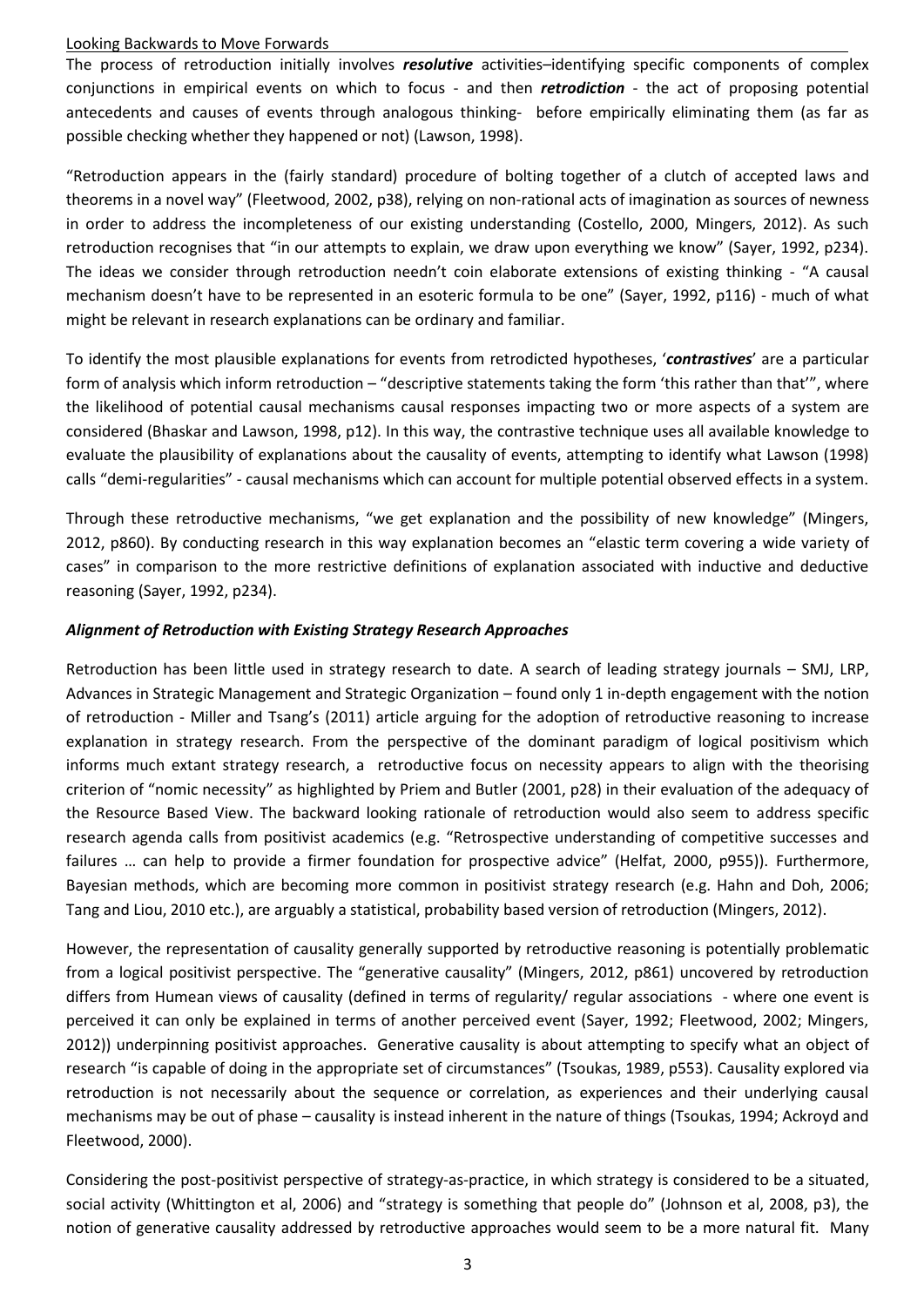aspects of social events are relatively unique occurrences, being the conjoint effects of numerous mechanisms acting simultaneously (Lawson, 1998, p163). Nonaka and Toyama (2003, p5) argue that as we live in this complex world setting, we accumulate tacit knowledge "through action and perception", embracing rather than confronting contradictions in our understanding as they arise. To share such tacit knowledge "retroduction is effective rather than induction or deduction… using metaphor, analogy, and model" as methods to surface deep understandings about social reality and processes such as organizing and strategizing (Nonaka and Toyama, 2003, p5).

## *What benefits might retroduction yield for strategy researchers?*

To address the previously highlighted lack of practical relevance in strategy and management research, Sandberg and Tsoukas (2011) argue for approaches to inquiry which "capture essential aspects of the logic of practice" (p.339) based on a Heideggerian view that "our most basic form of being is entwinement … with others and things in specific socio-material practice worlds" (p343). Research from this perspective would aim to uncover the noncontingent aspects of what we do – both unconsciously and consciously – when managing, teaching, strategizing etc. This research approach would yield "theory as elucidation" rather than theory as prediction (p353), where theory as elucidation "helps practitioners to better articulate and make manifest what was previously opaque in their routine practices and, thus, obtain insights into their practice"(p354).

With retroduction, "explanation supplants deduction, prediction, solution and determination, calculation and logical consistency as the goals of theorisation" (Ackroyd and Fleetwood, 2000, p14). Therefore, retroductive approaches, applied to the peculiar phenomenon of breakdowns in practitioners' logics of practice as they encounter events which their current experiential knowledge cannot explain (Sandberg and Tsoukas, 2011, p344), might represent an effective way to yield explanations as a foundation for 'theory as elucidation'.

Recognising the creative capacity of researchers immersed themselves in social contexts (Sayer, 1992) and emphasising that alternative to scientific rationality is not just "totally incoherent random flux" (Lawson, 1998, p148), retroductive reasoning might increase our awareness of both observable (e.g. artefacts, practices) and unobservable (e.g. politics, power) 'demi-regularities' or causal mechanisms when conducting strategy research. Retroductive approaches might therefore offer potential to develop insights about unconscious behaviour in everyday life which might act as causal mechanisms affecting strategic outcomes, thus addressing a lacuna in the strategy literature (Chia, (2004), Chia and Holt (2006, 2009) and Chia and McKay (2007)).

The techniques of retroductive reasoning highlighted in this proposal – resolutive activities, retrodiction, analogy/metaphor and contrastives – are inclusive in the sense that those with practical expertise and tacit knowledge (As, Bs and Cs) can participate in their usage. In comparison to the dominant strategy research forms of deductive and inductive techniques which carry a pre-requisite of familiarity with extant theory, research designs built around retroductive approaches have potential to better engage practitioners as well as academics. Starting from any event which requires explanation, a retroductive approach would anchor inquiries in matters of practical relevance, and through involvement of As, Bs and/or Cs, could generate a broad range of potential hypotheses. This initial set of hypotheses could be subsequently explored jointly or separately through techniques of deductive and inductive reasoning as determined most relevant by academics, business practitioners and consultants to meet their own needs. Diagram 1, at a high level of abstraction, represents a sample retroductive strategy-related research design where there is ABC collaboration followed by differentiated approaches through deduction and induction. As the phases progress, the different modes of reasoning subject the retroduced explanations to increased testing, which might increase confidence in their validity as a basis for theorising. Learning about explanations exposed as inadequate may be fed back into future retroductive activities.

It is important to note that arguing for a retroductive approach implies a repositioning of deduction and induction in the research process rather than a devaluing of these modes of empirical investigation. By deliberately engaging in deductive and inductive approaches as later stage activities within a retroductive process framework, potential to increase the relevance alongside the rigour of extant methodological approaches is introduced whilst subjecting theory to more extensive testing (Forstater, 1999; Miller and Tsang, 2011; Mingers, 2012).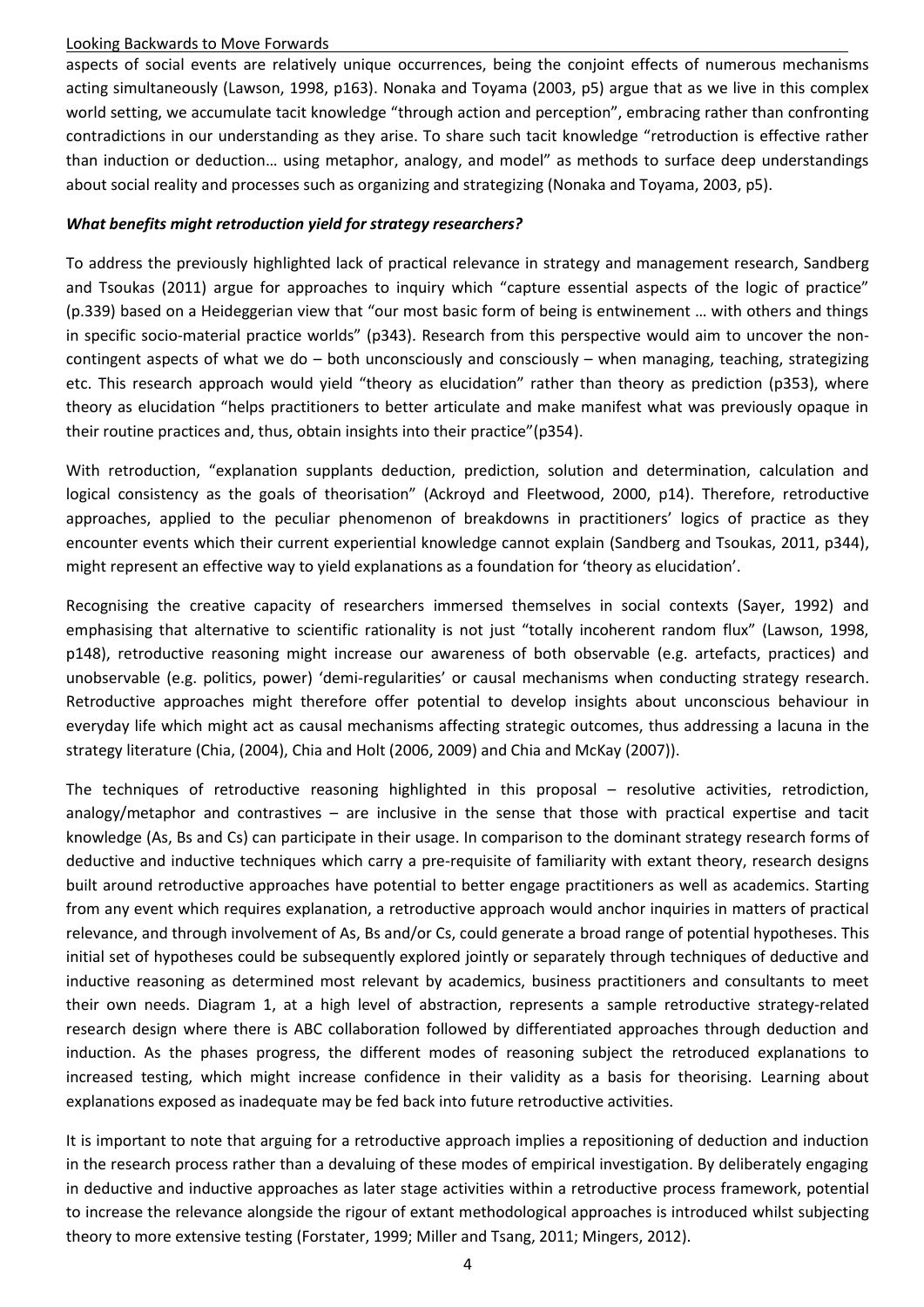| Who                  | <b>Retroduction Phase</b>    | <b>Deduction Phase</b>         | <b>Induction Phase</b>        |
|----------------------|------------------------------|--------------------------------|-------------------------------|
| Academics            | Mutual (resolutive)          | Treat demi-regs as basis for   | By examining the identified   |
|                      | identification of puzzling   | developing forward-facing      | demi-regs in a range of       |
|                      | event of strategic           | hypotheses for testing in      | relevant internal situations  |
|                      | significance which cannot be | specific instances, offering   | and/or across organisations,  |
|                      | explained by existing        | deductive theoretical insights | induce strategy theory        |
| <b>Business</b>      | knowledge; Collective        | Treat demi-regs as 'assumed    | By examining the identified   |
| <b>Practitioners</b> | hypothesising of potential   | premises' and identify related | demi-regs in a range of       |
|                      | causal mechanisms            | consequences for future        | relevant internal situations, |
|                      | (retrodiction, analogy);     | business practice-use as a     | induce related general        |
|                      | Preliminary evaluation of    | basis for deducing             | business policies/ procedures |
|                      | hypotheses using combined    | appropriate countermeasures    | to exploit/counteract as apt. |
| Consultants          | knowledge to generate        | to enact for specific          | By examining the identified   |
|                      | contrastives towards         | troublesome consequences &     | demi-regs in a range of       |
|                      | identifying demi-regs        | resource allocation to deploy  | organisations, induce a       |
|                      |                              | for specific opportunity       | related general strategy      |
|                      |                              | exploitation                   | consultancy model             |
|                      |                              |                                |                               |

 $\mathbf{r}$ 



## *Limitations and Conclusions*

Retroduction "is a form of reasoning that is both practical… and systematic" (Mingers, 2012, p861) – it offers a means to engage practitioners in dialogue starting first with their experiences and insights. However, "once we accept the contrastive nature of social scientific explanation [from retroduction] it is equally apparent that the interests of the researcher determine which causal mechanism is pursued as well" (Bhaskar and Lawson, 1998, p15). In other words, a key limitation of retroductive approaches is the explicit influence of researcher bias. However, through researcher triangulation (Yin, 2003) - ideally involving Academics and Business or Consultancy practitioners – these effects might be minimised whilst improving the range and quality of hypothesising (and arguably such biases exist implicitly, and broadly unaddressed, in the modes of reasoning associated with more 'objective' paradigms of scientific rationalism in strategy research (Scott, 1998; Toulmin, 2001)).

Misalignment of views on causality might leave retroductive approaches open to criticisms of tautological reasoning from a position of logical positivism. Recognising this potential, Sayer (1992, pp105-6) argues that retroductive approaches can avoid tautology by establishing empirically what it is about a causal mechanism that enables it to influence events independently of the exercise of a mechanism's powers e.g. "It is not a tautology to explain my inability to fly or ability to walk by reference to my anatomy, musculature, density and shape." The same reasoning can be applied to the phenomena of strategy where, for example, we might explain differences in competitive performance by reference to the configurations of organisations' tangible, intangible and human resources; shifting consumer preferences, government legislation etc.

*In summary*, this proposal argues that retroduction represents an under-utilised but potentially potent and ABC inclusive approach for conducting contemporary strategy research. It has been argued that retroduction might generate theory as elucidation towards explaining generative causality and helping strategy practitioners navigate the flux of our complex, interconnected world. Hambrick (2004, p97) argues that as a strategy research community "we cannot meaningfully advance unless we comprehend and consolidate what we already know". The underlying thesis of this proposal is that paradoxically one of the most useful steps we could take to move forward in this endeavour is to start looking backwards through retroduction.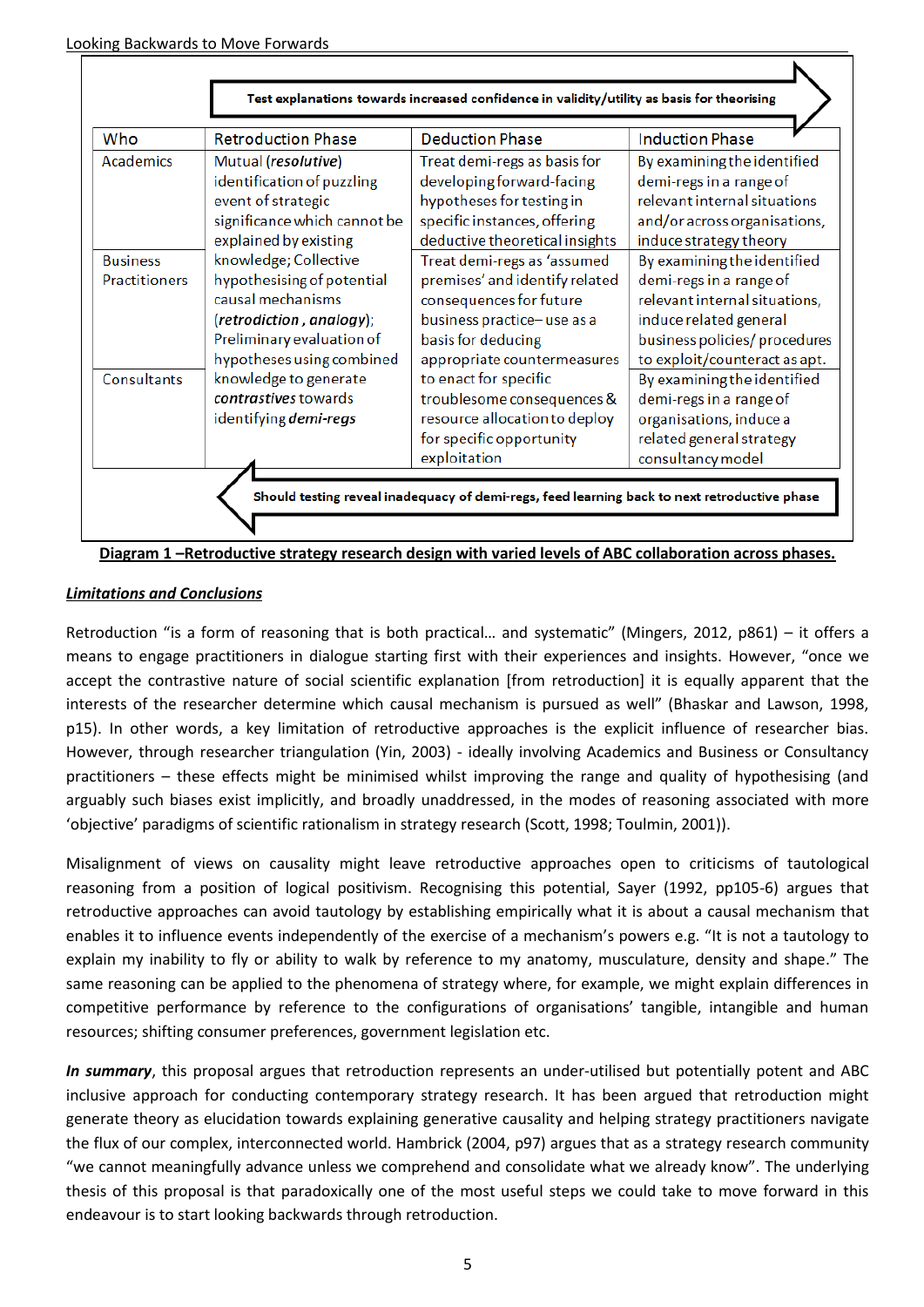#### **References**

- Ackroyd, S., & Fleetwood, S. (2000). Realism in contemporary organisation and management studies *Realist Perspectives on Management and Organisations* (pp. 3-25). London: Routledge.
- Bhaskar, R. (1975). *A Realist Theory of Science.* (2nd ed.). London: Verso.
- Bhaskar, R., & Lawson, T. (1998). Basic Texts and Developments in Critical Realism *Critical Realism: Essential Readings* (1st ed., pp. 3-15). Abingdon: Routledge.
- Chia, R. (2004). Strategy-as-practice: reflections on the research agenda. *European Management Review, 1*(1), 29.
- Chia, R., & Holt, R. (2006). Strategy as Practical Coping: A Heideggerian Perspective. *Organization Studies, 27*(5), 635.
- Chia, R., & MacKay, B. (2007). Post-processual challenges for the emerging strategy-as-practice perspective: Discovering strategy in the logic of practice. *Human Relations, 60*(1), 217.
- Chia, R. C. H., & Holt, R. (2009). *Strategy Without Design: The Silent Efficacy of Indirect Action* (1st ed.). Cambridge: Cambridge University Press.
- Costello, N. (2000). Managers' innovations and the structuration of organisations. In S. Ackroyd & S. Fleetwood (Eds.), *Realist Perspectives on Management and Organisations* (pp. 161-180). London: Routledge.
- Fann, K. T. (1970). *Peirce's Theory of Abduction*. The Hague: Martinus Nijhoff.
- Fleetwood, S. (2002). Boylan and O'Gorman's Causal Holism: a Critical Realist evaluation. *Cambridge Journal of Economics, 26*, 27-45.
- Forstater, M. (1999). Working Backwards: instrumental analysis as a policy discovery procedure. *Review of Political Economy, 11*(1), 5-18.
- Hahn, E., D. , & Doh, J., P. . (2006). Using Bayesian methods in strategy research: an extension of Hansenet al. *Strategic Management Journal, 27*(8), 16.
- Hambrick, D. C. (2004). The Disintegration of Strategic Management: It's Time to Consolidate Our Gains. *Strategic Organization, 2*(1), 91-98.
- Helfat, C., E. . (2000). Guest editor's introduction to the special issue: The evolution of firm capabilities. *Strategic Management Journal, 21*(10/11), 955-959.
- Johnson, G., Langley, A., Melin, L., & Whittington, R. (2008). *Strategy as Practice- Research Directions and Resources* (1st ed.). Cambridge: Cambridge University Press.
- Kwan, K.-M., & Tsang, E., W. K. . (2001). Realism and constructivism in strategy research: A critical realist response to MIR and Watson. *Strategic Management Journal, 22*(12), 1163.
- Lawson, T. (1998). Economic Science without experimentation. In M. Archer, R. Bhaskar, A. Collier, T. Lawson & A. Norrie (Eds.), *Critical Realism: Essential Readings*. London: Routledge.
- Lowe, A. (1992). A self portrait. In P. Arestis & M. Sawyer (Eds.), *A Biographical Dictionary of Dissenting Economists*. Hampshire: Edward Elgar.
- Miller, K. D., & Tsang, E. W. K. (2011). Testing Management Theories: Critical Realist Philosophy and Methods. *Strategic Management Journal, 32*(2), 139-158.